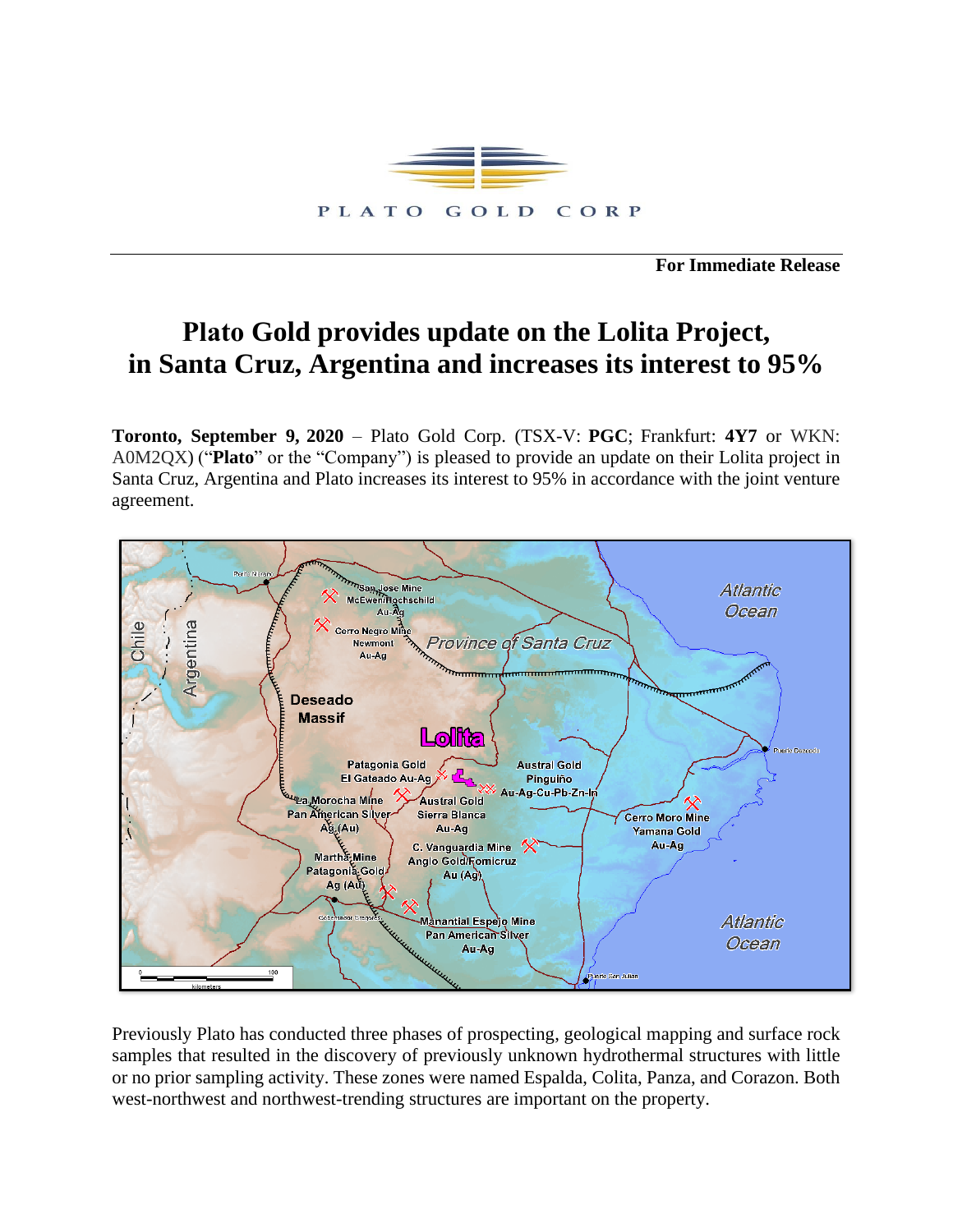Geochemical results of surface rock samples have returned highly anomalous values for antimony, arsenic and mercury; all traditional pathfinder elements for precious metal deposits. Rock samples from Lolita contain the following maximum trace element values: arsenic >10,000 parts per million (ppm); antimony >2,000 ppm; and mercury of 106,548 parts per billion at Lolita. In addition, strong molybdenum (maximum of 677 ppm) and thallium (maximum of 613 ppm) values were encountered in a few samples. These two elements are also frequently associated with shallow levels of epithermal, precious-metal systems. Results for gold and silver are generally below the levels of detection which is common for the upper parts of these systems.

At the Panza and Colita areas a ground magnetic survey defined previously unknown major, northeast-trending, cross-structure has been defined and is associated with the northwest-trending structures known to host hydrothermal structures and strongly anomalous trace elements often associated with gold and silver deposits. These northeast-trending structures are frequently associated with dilatent zones that promote the formation of mineralized quartz veins.

At the Corazon area a 1.5 km diameter magnetic high is associated with the northwest-trending structures known to host hydrothermal structures and strongly anomalous arsenic values. Within this high are strong, linear, northwest-trending magnetic features. Many of the northwest trending magnetic linears lie in a valley with little rock exposure parallel to, and immediately northeast of, the known hydrothermal structures. These interpreted structures are potentially mineralized.

A ground IP (induced polarization) survey has confirmed the geological/geochemical targets at the Corazon and Panza targets and indicated a new target at Panza. IP chargeability anomalies of strong intensity and large dimensions were detected at both targets.

The Lolita Property is located in a geological metal-rich province hosted by Jurassic-aged rocks of the Deseado Massif. Fieldwork indicates that the four corridors named above are hosted by a felsite unit which is likely part of the Chon Aike or La Matilde Formations. To the south, significant base-metal and precious-metal vein systems occur on adjacent exploration properties held by other parties. These appear to represent deeper and probably hotter equivalents of related hydrothermal systems. Interpretation of results from Lolita to date suggests that the hydrothermal structures with chalcedonic silica, brecciation, iron oxides and pyrite with strongly anomalous pathfinder elements are prospective for precious metals at deeper levels.

The Lolita Property directly adjoins the Austral Gold Limited owned Pinguino Project where important gold-silver and also base metal epithermal and transitional veins containing zinc, lead, copper, and high levels of indium has been discovered. Immediately to the west of Pinguino, Austral Gold has also acquired the Sierra Blanca Property where drilling has intersected epithermal veins with gold and silver values. Adjoining Lolita on the west is Patagonia Gold´s El Gateado Property where drilling has intersected gold values in initial drilling on epithermal, precious-metal vein targets.

Over the past two and a half decades Santa Cruz has developed an active mining industry with several precious metal mines in production including the gold-silver Cerro Vanguardia Mine of AngloGold Ashanti/Fomicruz, the gold-silver San Jose Mine of Hochschild Mining PLC/McEwen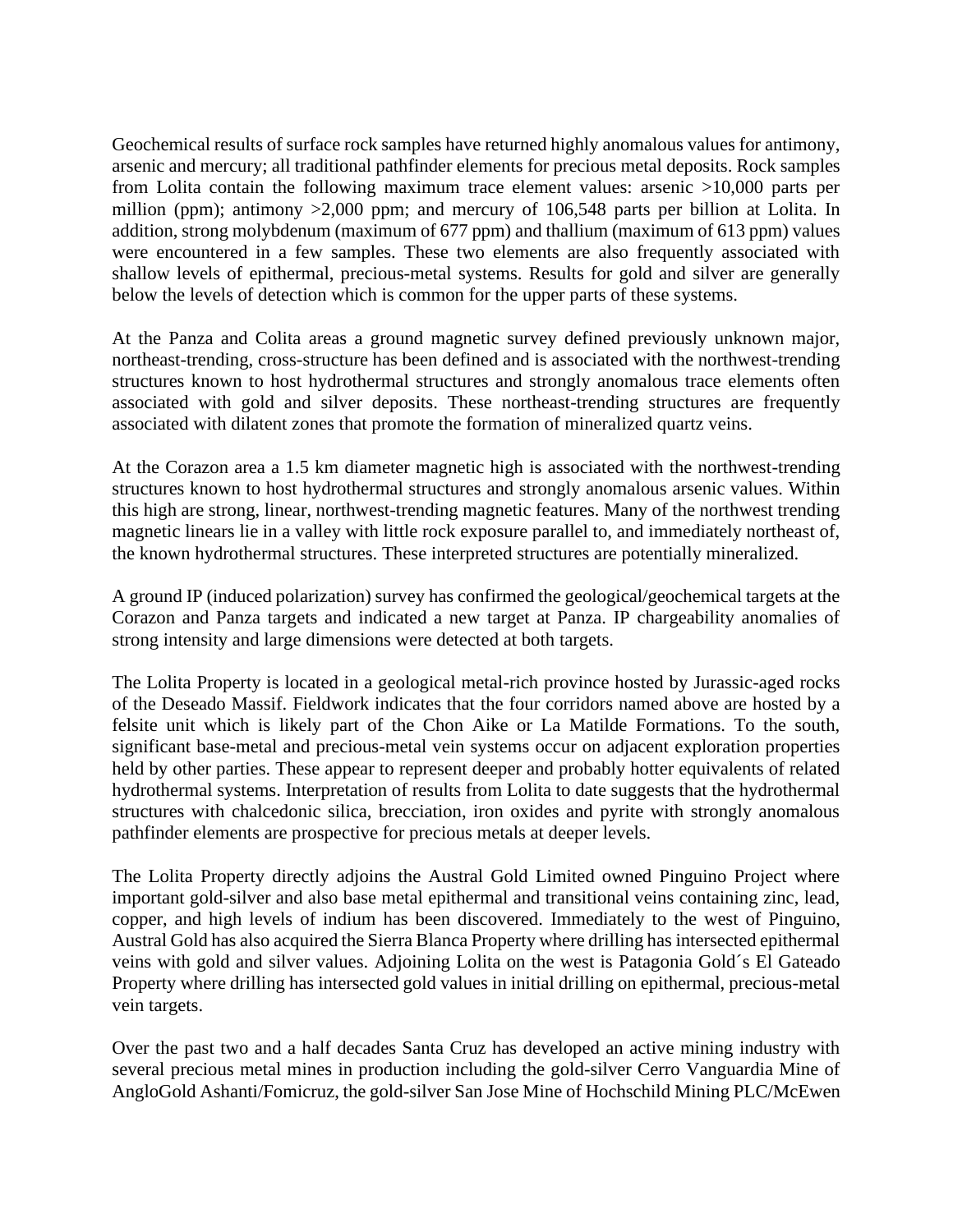Mining, the silver-gold Martha Mine of Patagonia Gold, and the gold and silver Manatial Espejo Mine of Pan American Silver. A more recent wave discoveries has led to the openings of new gold and silver mines by Yamana Gold (Cerro Moro) and Newmont (Cerro Negro) in the last few years.

As of August 30, 2020, in accordance with the joint venture agreement, Plato increased its joint venture interest to 95% with Dr. Paul Lhotka continuing to hold the remaining 5%. Dr. Lhotka remains optimistic about the exploration potential of the project, looks forward to seeing it drilled for the first time, and is available to offer technical advice on the Lolita Project.

Paul G. Lhotka, Ph.D., P. Geo. is responsible for the technical contents of this news release. All analyses were done by Alex Stewart (Assayers) Argentina S.A. a certified laboratory. Dr. Lhotka is President of Minera Latina S.A. and a geologist based in Mendoza, Argentina.

"Plato Gold thinks we have one of the best prospective precious metals exploration properties in Santa Cruz and look forward to either drilling the targets ourselves or bringing in an optionee to help develop the project and earn an interest in the property," said Anthony J. Cohen, President & CEO of Plato. "The discovery of many precious metals deposits surrounding us bodes well for further discoveries for Lolita and Plato Gold," added Cohen.

This press release and additional photos are available on [www.platogold.com.](http://www.platogold.com/)

## **About Plato Gold Corp**.

Plato Gold Corp. is a Canadian exploration company listed on the TSX Venture Exchange with projects in Timmins Ontario, Marathon Ontario, and Santa Cruz, Argentina.

The Timmins Ontario project includes 4 properties: Guibord, Harker, Holloway and Marriott in the Harker/Holloway gold camp located east of Timmins, Ontario with a focus on gold.

In Argentina, Plato owns a 95% interest in Winnipeg Minerals S.A. ("WMSA"), an Argentina incorporated company which holds a number of contiguous mineral rights totaling 9,672 hectares with potential for gold and silver.

The Pic River Platinum Group Metals (PGM) Project consists of 2,247 hectares in Foxtrap Lake and Grain Township, near Marathon Ontario of which 19 claims are contiguous to the western boundary of Generation Mining's Marathon PGM project where their Sally deposit is located, for palladium equivalent.

The Good Hope Niobium Project consists of approximately 5,146 hectares in Killala Lake Area and Cairngorm Lake Area Townships, near Marathon Ontario with the primary target being niobium.

For additional company information, please visit: [www.platogold.com.](http://www.platogold.com/)